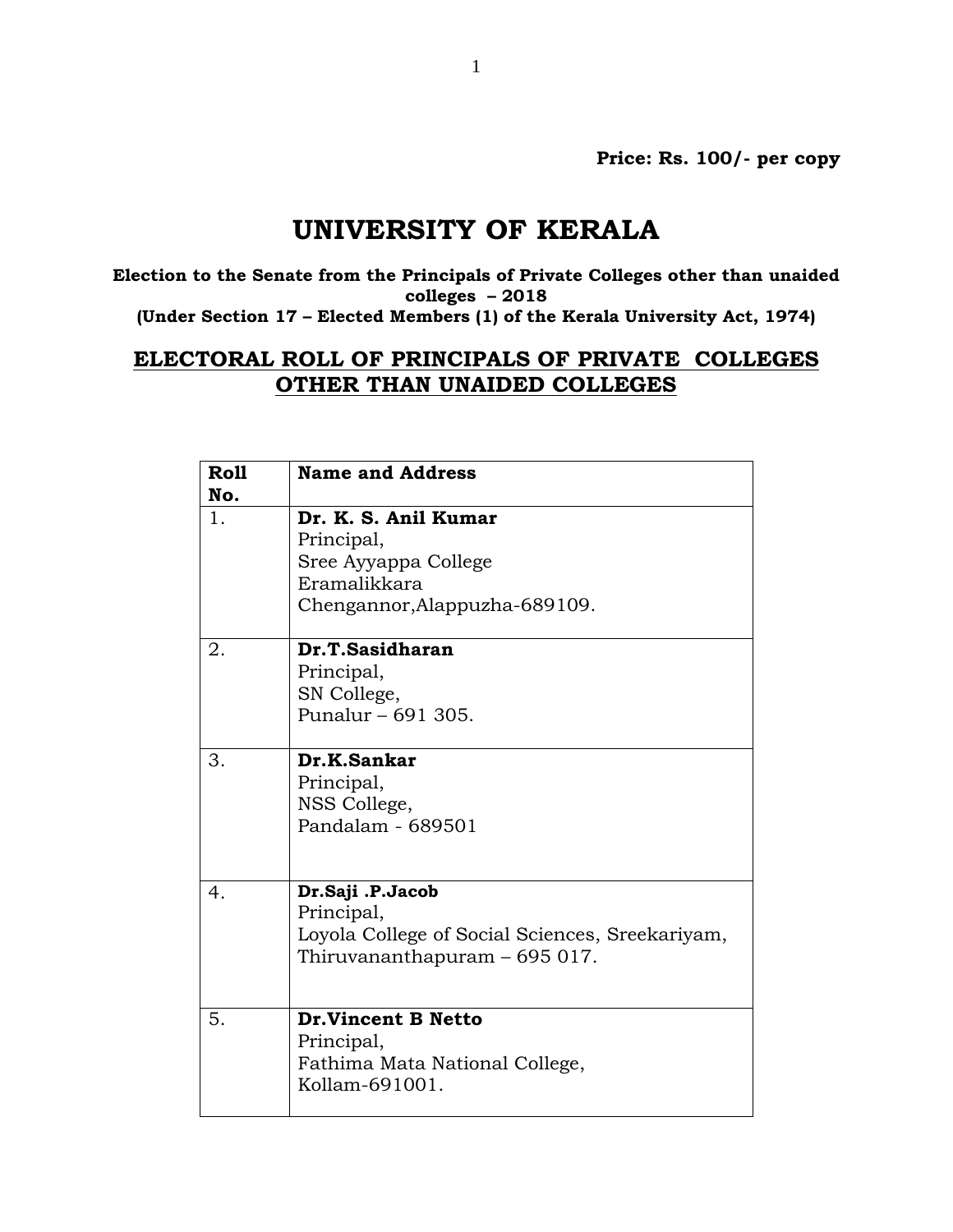| 6.  | Dr.Anitha Sankar C<br>Principal,<br>SN College,<br>Kollam - 691001                                               |
|-----|------------------------------------------------------------------------------------------------------------------|
| 7.  | Dr.L.Thulaseedharan<br>Principal,<br>S.N.College,<br>Sivagiri, varkkala- 695145                                  |
| 8.  | Dr. K Anirudhan<br>Principal,<br>SN College for Women,<br>Kollam - 691001                                        |
| 9.  | Dr.K.Y Benedict<br>Principal,<br>Mar Theophilus Training College, Bethany Hills,<br>Thiruvananthapuram - 695 015 |
| 10. | Dr. Manoj.K.B<br>Principal,<br>SN College,<br>Cherthala-688582.                                                  |
| 11. | Dr. Mathew V<br>Principal,<br>St.Michael's College,<br>Cherthala, Alappuzha- 688539.                             |
| 12. | Dr.K.Remadevi<br>Principal,<br>NSS Training College,<br>Pandalam $-689501$                                       |
| 13. | <b>Dr.Shiny Sreedhar.K</b><br>Principal,<br>SN College,<br>Chengannur – $689508$ .                               |